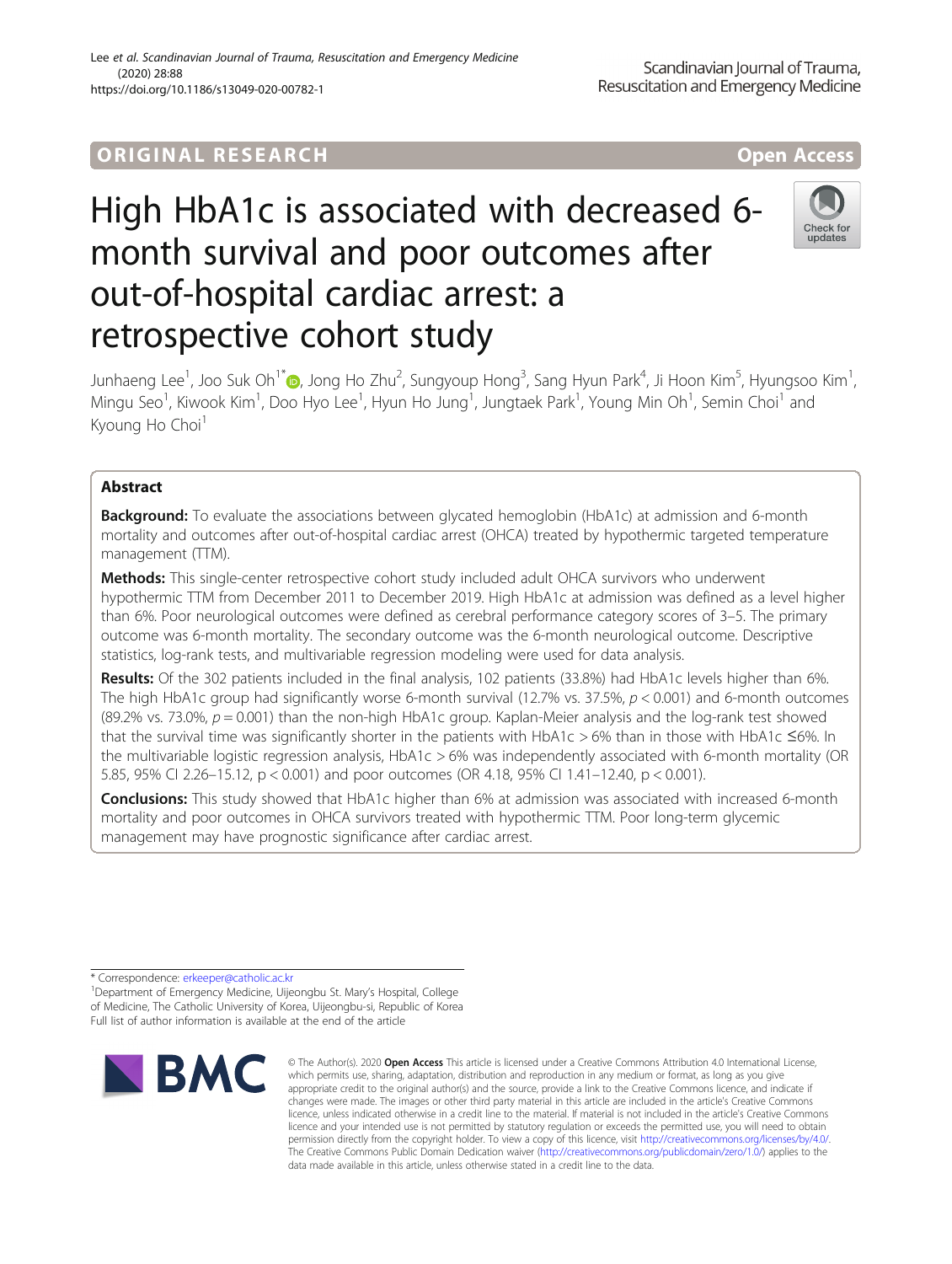## Background

Approximately 25,000 Koreans experience out-of-hospital cardiac arrest (OHCA) each year [\[1](#page-6-0)]. OHCA is a leading cause of death in high-to-middle income countries [[2](#page-6-0)]. Despite improvements in resuscitation and postcardiac arrest care, the rates of mortality and permanent brain damage in OHCA patients remain high [\[3,](#page-6-0) [4\]](#page-6-0).

One meta-analysis demonstrated that diabetes mellitus (DM) is associated with lower survival to discharge and poor neurologic outcome in OHCA patients [[5\]](#page-6-0). DM, a heterogeneous condition characterized by abnormal insulin control, can lead to both microvascular and macrovascular diseases via multiple pathways and is associated with a set of well-known risk factors for OHCA, such as atherosclerotic coronary heart disease [[6](#page-6-0)]. Additionally, elevated blood glucose levels after the return of spontaneous circulation (ROSC) correlate with worse outcomes following OHCA [\[7,](#page-6-0) [8](#page-7-0)]. However, the relationships between the glucose level and outcomes after cardiac arrest remain debatable [\[9](#page-7-0)].

The level of glycated hemoglobin (HbA1c) reflects the long-term glycemic status over the preceding 4–12 weeks [\[10](#page-7-0)–[12\]](#page-7-0). HbA1c is increasingly used in clinical practice because of the test's convenience and reliability. It has been found to be more predictive of cardiovascular disease complications than single, time-sensitive glucose levels in patients with and without DM [\[13](#page-7-0)]. Patients with elevated HbA1c tend to suffer from early neurological deterioration or new ischemic lesions after acute ischemic stroke [\[14](#page-7-0), [15\]](#page-7-0). Meanwhile, hypothermia alters glucose homeostasis, interfering with glucose control and insulin therapy [[16\]](#page-7-0). Moreover, increased glycemic variability after cardiac arrest is associated with a poor outcome [[7,](#page-6-0) [17](#page-7-0)]. It can be assumed that maintaining glycemic control in patients undergoing hypothermic targeted temperature management (TTM) will be challenging in those with poor baseline glycemic control. However, few studies have investigated the association of long-term glycemic status, as reflected by the HbA1c level, with outcomes in OHCA patients. The purpose of the current study was to investigate the association between HbA1c at the time of admission and 6-month survival and neurological outcomes after OHCA treated with hypothermic TTM.

## Methods

#### Study design and setting

This study was approved by the Institutional Review Board of the Catholic University of Korea (UC20RISI0091). The need to obtain informed consent was waived because of the retrospective nature of the study. This retrospective observational cohort study was performed in a single center, Uijeongbu St. Mary's Hospital, Catholic University of Korea, which is a regional emergency medical center and regional trauma center. The annual emergency department volume is approximately 80,000 visits, providing postcardiac arrest care with hypothermic TTM to more than 45 patients annually.

#### Population

Postcardiac arrest (PCAS) patients who had undergone hypothermic TTM were included. Adults (≥18 years old) who maintained ROSC for longer than 20 min were eligible for hypothermic TTM. Patients who did not receive hypothermic TTM and those for whom blood HbA1c levels at admission were not available were excluded from the analysis. Patients did not receive hypothermic TTM for the following reasons: recovery of consciousness after ROSC; past history of irreparable brain damage (cerebral performance categories (CPC) scale 3–4); suspected hemorrhagic shock; suspected intracranial hemorrhage; known terminal illness; and refusal of the patient's family.

#### Measures

The primary outcome was 6-month mortality, while the secondary outcome was the 6-month neurological outcome. Good neurological outcomes were defined as CPC scores of 1–2, while poor neurological outcomes were defined as CPC scores of 3–5. Patient demographics and cardiac arrest variables were collected according to the Utstein style guidelines [[18\]](#page-7-0). We recorded the following baseline clinical data: age, sex, previous medical history (e.g., acute myocardial infarction, previous cardiac arrest, angina, congestive heart failure, hypertension (HTN), DM, lung disease, cerebrovascular accident (CVA), renal disease, liver cirrhosis, malignancy), initial cardiac arrest rhythm (shockable or nonshockable), presence of a witness, bystander cardiopulmonary resuscitation (CPR), and time from collapse to ROSC (anoxic time). We also recorded the following glucose-related variables: HbA1c at admission, initial glucose level, and glucose level variability within 48 h after ROSC. Blood samples for the determination of HbA1c and initial glucose levels were collected immediately after ROSC. Blood sugar tests were performed every hour until 48 h after ROSC. Glucose level variability was calculated as the largest difference between minimum and maximum values during the first 48 h after ROSC ( $\Delta$  glucose). We collected medical data from the medical database. We obtained the survival time from the National Health Insurance Service database. We obtained the neurologic status of the patients by directly calling the patient's caregiver 6 months after ROSC. We determined an optimal HbA1c cutoff of 6% for predicting 6-month mortality and the neurologic outcome. The guidelines recommend an HbA1c ≥6.5% to diagnose diabetes and an HbA1c between 5.7 and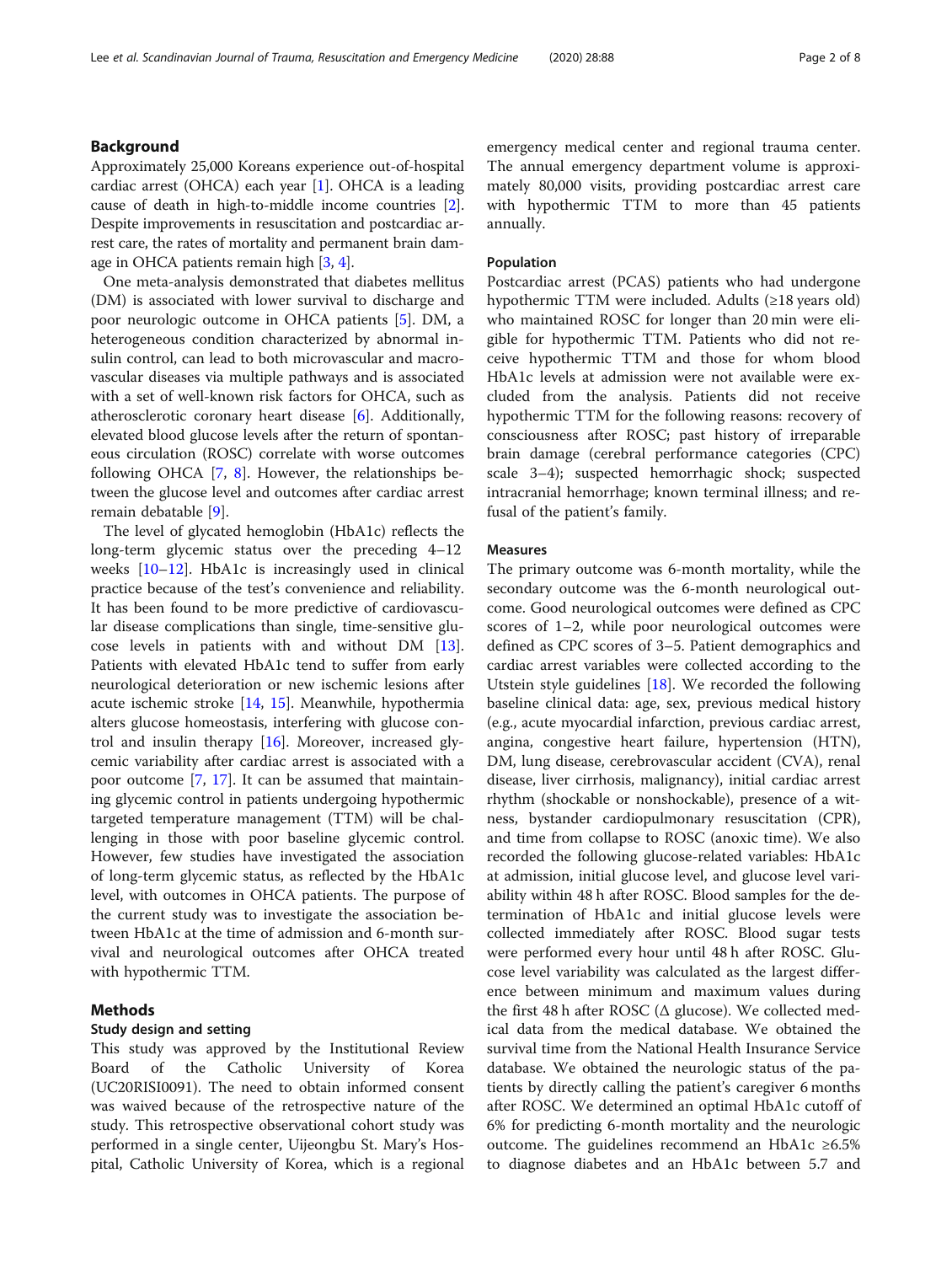6.4% for identifying prediabetes [[19](#page-7-0)–[21\]](#page-7-0). These cutoff values for HbA1c were derived in part from outpatient studies and were based on populations of those not acutely ill at the time of testing. Silverman et al. suggested that in an acute-care setting such as the emergency department, an HbA1c of 5.7% was the optimal screening cutoff for prediabetes, and 6% was the optimal screening cutoff for diabetes [\[22\]](#page-7-0). The South Korean health system does not permit the withdrawal of lifesustaining treatment (WLST) from patients; therefore, we did not use the collected data in the present study to make any decisions regarding the withdrawal of life support from any patient. However, do-not-resuscitate (DNR) orders are legal and socially acceptable. Therefore, if the family did not want to escalate treatment after the prognosis was determined, it was not performed.

#### TTM protocol

The postcardiac arrest care performed on the study subjects was based on the CPR guidelines from the American Heart Association and Korean CPR Association [[23](#page-7-0), [24\]](#page-7-0). To reach the target temperature, induction was started immediately after ROSC with ice packs and an automatic surface cooling device using hydrogel pads (Arctic Sun 5000, Medivance Inc., Louisville, CO, USA); the target temperature was 33 °C for 24 h, followed by 12 h of rewarming at the rate of 0.25 °C per hour. After reaching the target rewarming temperature of 36.8 °C, we continued normothermic TTM for an additional 36 h. We continuously infused midazolam (0.04–0.2 mg/kg/ hr) and rocuronium (0.3–0.6 mg/kg/hr) to control shivering during the hypothermic period. All patients were admitted to the intensive care unit and received standard intensive care. The following clinical parameters were used to achieve hemodynamic optimization, ventilator management, and glucose management: SaO2 of 94 to 96%, PaCO2 of 35 to 45 mmHg, mean arterial pressure greater than or equal to 70 mmHg, urine output greater than or equal to 0.5 mL/kg per hour, and glucose level of 144 to 180 mg/dL. In addition, we monitored amplitude-integrated electroencephalography. If there was evidence of epileptic discharges, we administered anti-epileptic drugs (valproic acid, levetiracetam, clonazepam).

#### Data analysis

This study was conducted in accordance with the Strengthening of the Reporting of Observational Studies in Epidemiology statement [\[25](#page-7-0)].

As there were no preliminary data, we assumed that the group with HbA1c ≤6% would have twice as many patients as the group with  $HbA1c > 6%$ , according to our clinical experience. We calculated the sample size to detect a difference between survival rates of 0.3 (HbA1c ≤6%) and 0.15 (HbA1c > 6%). Finally, a total of 302 subjects were needed to achieve a power of 80% at a significance level of 0.01.

We present categorical variables as absolute numbers with percentages; these variables were compared with the chi-square test or Fisher's exact test. Continuous variables are presented as median values with interquartile ranges (IQR) and were compared with the Mann-Whitney U test because the continuous variables had nonparametric distributions.

We used the log-rank test to compare the survival rates between the group with HbA1c  $\leq 6\%$  and the group with HbA1c > 6%. Kaplan-Meier analysis survival curves were generated to analyze 6-month survival.

A multivariate logistic regression analysis was used to assess the effects of the predictors. All variables with a significance level less than 0.01 according to univariate analysis and cardiac arrest characteristics (nonshockable rhythm, absence of witness, no bystander CPR, time to ROSC) were included in the multivariate logistic regression model. The goodness of fit of the model was evaluated by the Hosmer-Lemeshow test. The results of the logistic regression analysis are presented as odds ratios (ORs) and 95% confidence intervals (CIs). All of the statistical analyses were performed using MedCalc version 19.1.5. (MedCalc software, Mariakerke, Belgium). P values < 0.01 were considered statistically significant (two-sided).

#### Results

Out of a total of 2386 OHCA patients who were admitted from December 2011 to December 2019, 1462 did not achieve ROSC. Of the remaining 924 patients, 622 patients were excluded because they did not receive hypothermic TTM or did not have available HbA1c results. Finally, 302 patients were included in the analysis. Of these patients, 102 patients (33.8%) had HbA1c levels higher than 6% (Fig. [1](#page-3-0)). There were no missing data on survival or neurological outcomes.

Patients with HbA1c > 6% were older than those with HbA1c ≤6% ( $p$  < 0.001). They also had higher incidences of HTN ( $p < 0.001$ ), CVA ( $p = 0.004$ ) and DM ( $p < 0.001$ ). Glucose levels were also significantly higher in the patients with  $HbA1c > 6%$  than in the patients with  $HbA1c$ ≤6% (*p* < 0.001). Glucose level variability was measured in the 237 patients who survived for 48 h, and patients with HbA1c > 6% had a significantly higher glucose level variability than the patients with HbA1c ≤6% ( $p = 0.004$ ) (Table [1\)](#page-4-0).

Figure [2](#page-4-0) shows that  $HbA1c > 6%$  was associated with a decreased 6-month survival rate  $(> 6 \ 12.7\% \ vs. \leq 6 \ 37.5\%)$  $p < 0.001$ ; Fig. [2](#page-4-0)a). Additionally, HbA1c > 6% was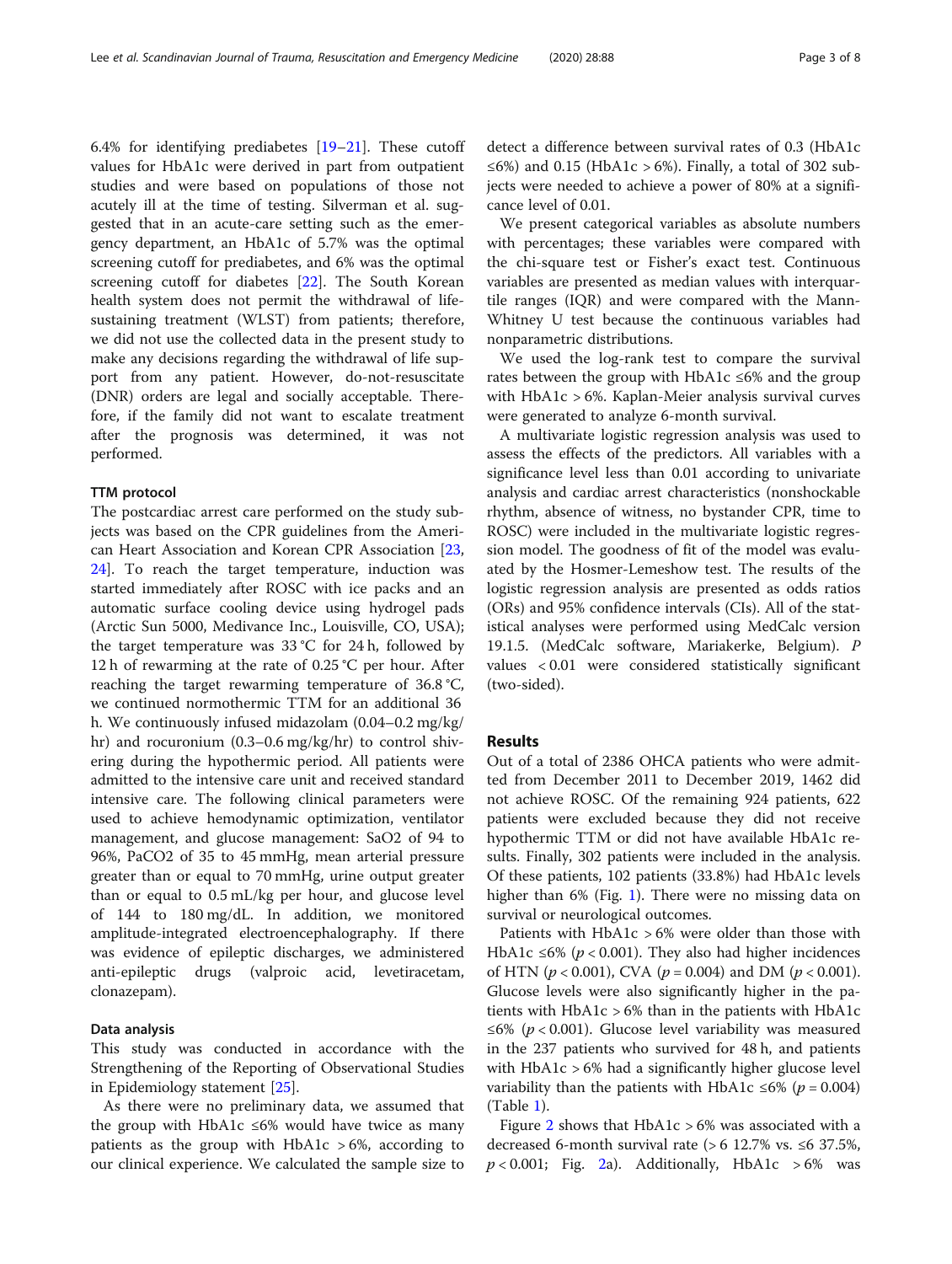<span id="page-3-0"></span>

associated with a worse 6-month neurological outcome  $($ > 6 89.[2](#page-4-0)% vs. ≤6 73.0%,  $p = 0.001$ ; Fig. 2b).

Kaplan-Meier analysis and the log-rank test showed that the survival time was significantly shorter in the group of patients with  $HbA1c > 6%$  (30.54 days; 95% CI 19.14–71.68) than in the group of patients with HbA1c ≤6% (79.11 days; 95% CI 67.50–90.71) (Fig. [3](#page-5-0)). From the multivariable logistic regression, HbA1c > 6% ( $p < 0.001$ ), a nonshockable rhythm ( $p < 0.001$ ), older age ( $p < 0.001$ ), and a longer anoxic time  $(p < 0.001)$  were significantly associated with 6-month mortality. With regard to the 6-month neurologic outcome, HbA1c > 6% ( $p = 0.009$ ), a nonshockable rhythm  $(p < 0.001)$ , older age  $(p < 0.001)$ , and a longer anoxic time  $(p < 0.001)$  were significantly associated with a poor neurologic outcome. The glucose level, previous illnesses (HTN, DM, CVA), the absence of a witness, and no bystander CPR were not statistically associated with 6-month mortality or neurological outcomes (Table [2\)](#page-5-0).

## **Discussion**

This retrospective cohort study demonstrated that an HbA1c level higher than 6% in patients with OHCA was associated with increased 6-month mortality and a poor neurologic outcome after treatment with hypothermic TTM.

HbA1c measurement has become an integral tool for the diagnosis and management of DM. It also serves as a surrogate marker of glycemic control and is a key risk indicator for diabetes-associated microvascular and macrovascular complications and mortality. One study showed that patients with HbA1c  $\geq 6.5\%$  had a significant 2-fold higher risk of sudden cardiac arrest than those with lower levels, even after controlling for multiple cardiovascular disease risk factors [\[26](#page-7-0)]. Kim et al. found that an HbA1c level greater than 8% at admission was significantly independently associated with early neurologic deterioration in patients with acute atrial fibrillation-related ischemic stroke [[13](#page-7-0)]. Another study suggested that elevated HbA1c levels higher than 6.5% were associated with new ischemic lesions in patients with acute ischemic stroke [[14\]](#page-7-0).

There are several possible explanations for the association between HbA1c and outcomes. One study reported that the HbA1c level at ICU admission was associated with the progression of organ dysfunction and mortality in patients with sepsis [\[27\]](#page-7-0). The HbA1c level reflects a patient's premorbid glycemic state during the preceding  $3$  months  $[10]$  $[10]$ . A chronic hyperglycemic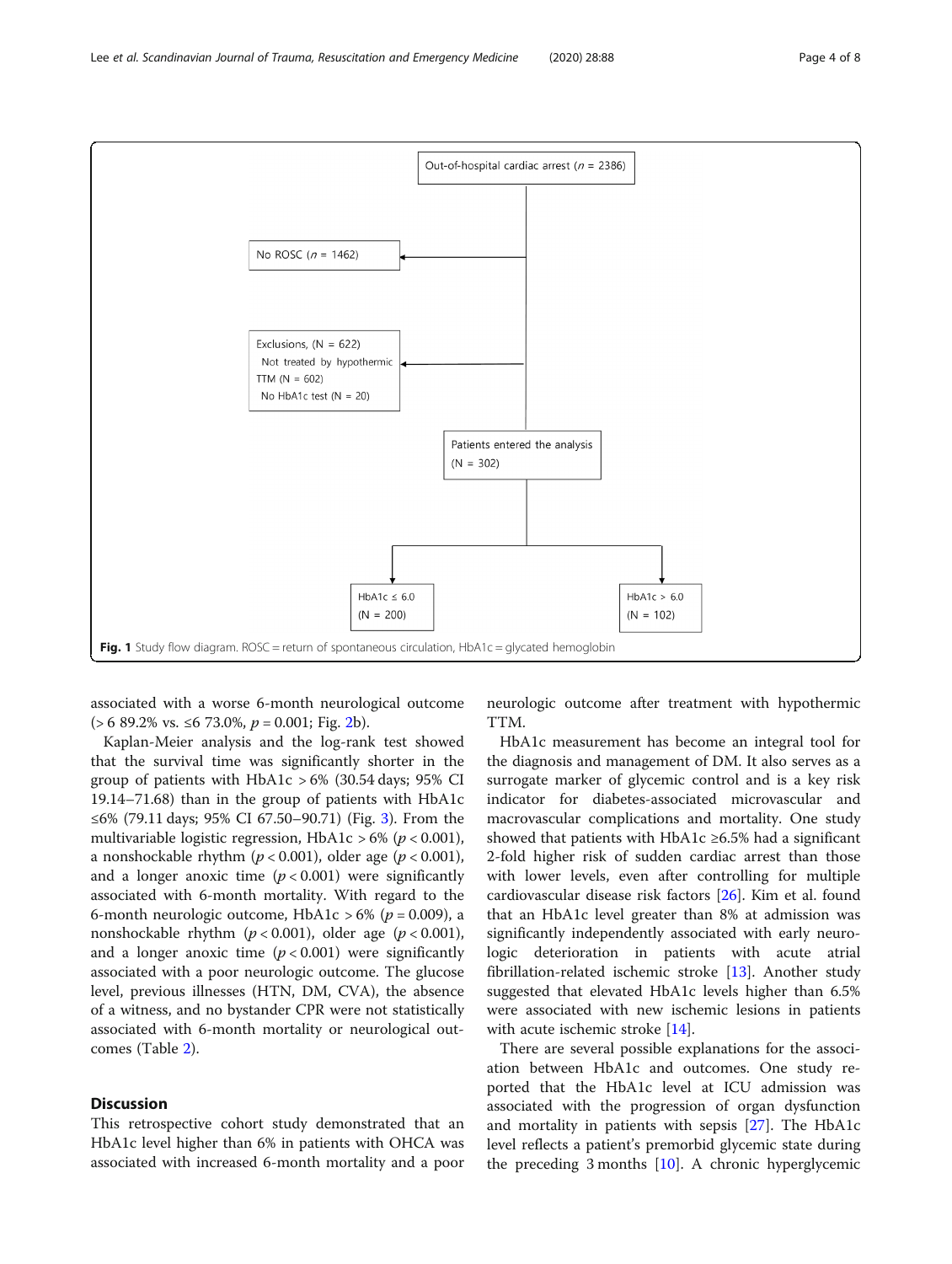|                                                                       | Total<br>$(n = 302)$        | HbA1c ≤6%<br>$(n = 200)$      | HbA1c > 6%<br>$(n = 102)$       | $\mathcal{P}$ |
|-----------------------------------------------------------------------|-----------------------------|-------------------------------|---------------------------------|---------------|
| Demographic characteristics                                           |                             |                               |                                 |               |
| Male, n (%)                                                           | 207 (68.5)                  | 139 (69.5)                    | 68 (66.7)                       | 0.62          |
| Age, years, median (IQR)                                              | $61(49 - 72)$               | 57.0 (45-70)                  | $67.5(56-75)$                   | < 0.001       |
| Underlying disease, n (%)                                             |                             |                               |                                 |               |
| Acute myocardial infarction                                           | 17(5.6)                     | 9(4.5)                        | 8(7.8)                          | 0.23          |
| Previous cardiac arrest                                               | 1(0.3)                      | 1(0.5)                        | 0(0.0)                          | 1.00          |
| Angina                                                                | 34 (11.3)                   | 20 (10.0)                     | 14(13.7)                        | 0.34          |
| Congestive heart failure                                              | 20(6.6)                     | 9(4.5)                        | 11(10.8)                        | 0.05          |
| Hypertension                                                          | 123 (40.7)                  | 64 (32.0)                     | 59 (57.8)                       | < 0.001       |
| Cerebrovascular accident                                              | 23(7.6)                     | 9(4.5)                        | 14 (13.7)                       | 0.004         |
| Diabetes mellitus                                                     | 75 (24.8)                   | 17(8.5)                       | 58 (56.9)                       | < 0.001       |
| Lung disease                                                          | 29 (9.6)                    | 20 (10.0)                     | 9(8.8)                          | 0.84          |
| Neurological disease                                                  | 21(7.0)                     | 12(6.0)                       | 9(8.8)                          | 0.35          |
| Renal disease                                                         | 27 (8.9)                    | 12(6.0)                       | 15(14.7)                        | 0.02          |
| Liver cirrhosis                                                       | 5(1.7)                      | 4(2.0)                        | 1(1.0)                          | 0.67          |
| Malignancy                                                            | 17(5.6)                     | 12(6.0)                       | 5(4.9)                          | 0.80          |
| Cardiac arrest characteristics                                        |                             |                               |                                 |               |
| Shockable rhythm, n (%)                                               | 199 (65.9)                  | 127 (63.5)                    | 72 (70.6)                       | 0.25          |
| Witnessed arrest, n (%)                                               | 114(37.7)                   | 81 (40.5)                     | 33 (32.4)                       | 0.21          |
| Bystander CPR, n (%)                                                  | 147 (48.7)                  | 101(50.5)                     | 46 (45.1)                       | 0.40          |
| Anoxic time, min, median (IQR)                                        | $30(17-42)$                 | $30(17-43)$                   | $30(17-40)$                     | 0.88          |
| Glucose-related variables                                             |                             |                               |                                 |               |
| Initial glucose level, mg/dL, median (IQR)                            | 240 (70-521)                | 227 (72-414)                  | 274 (70-648)                    | < 0.001       |
| Glucose level variability within 48 h, $\Delta$ glucose, median (IQR) | 140 (90-208)<br>$(n = 237)$ | 135 (81.5-187)<br>$(n = 164)$ | 154 (120.8-249.8)<br>$(n = 73)$ | 0.004         |

## <span id="page-4-0"></span>Table 1 Demographic and clinical characteristics

Continuous variables are expressed as medians (interquartile ranges). HbA1c glycated hemoglobin, IQR interquartile range, CPR cardiopulmonary resuscitation, ROSC return of spontaneous circulation, S100B calcium-binding protein B

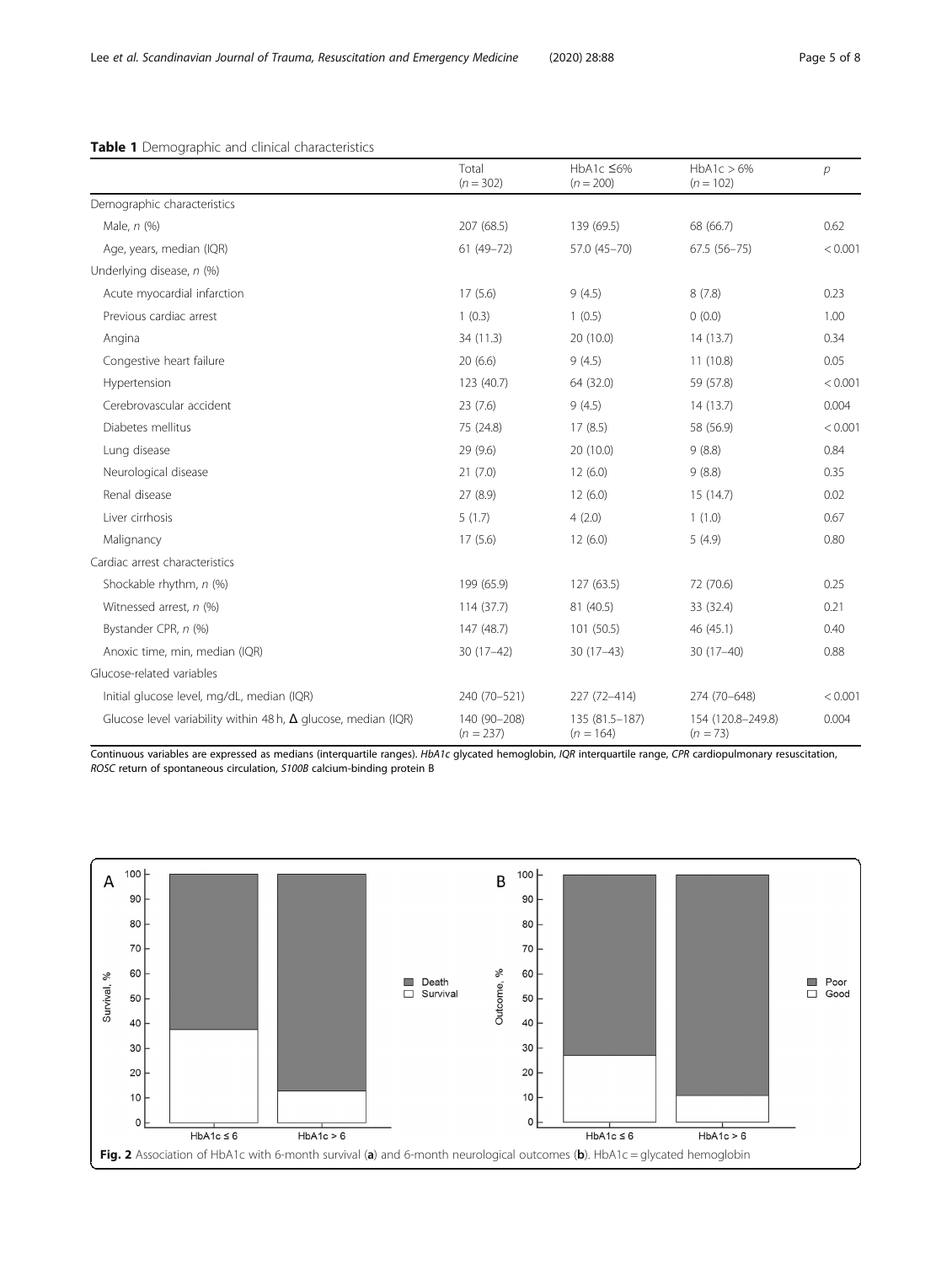<span id="page-5-0"></span>

state can damage the endothelial glycocalyx; this is considered to be the primary mechanism responsible for vascular complications in patients with DM. Degradation of the glycocalyx alters endothelial barrier permeability and may thus cause damage to the microcirculation, which contributes to organ dysfunction [\[28](#page-7-0)–[30\]](#page-7-0). Another study showed that HbA1c was a significant predictor of major adverse cardiac events after acute myocardial infarction (AMI) in nondiabetic patients [[31\]](#page-7-0). Glycemic control may contribute to the damage to vascular structures caused by a poor glycemic status. The mechanisms might include severe coronary endothelial dysfunction resulting from increased oxidative stress caused by high glucose levels, increased platelet adhesion that promotes venous thrombosis and enhanced inflammatory responses that cause the progression of atherosclerosis or vascular injury [[32](#page-7-0)–[35](#page-7-0)]. Furthermore, poor glycemic control can lead to an increased formation of advanced glycation end products, which can cause severe vascular damage [[32\]](#page-7-0). Therefore, HbA1c, which reflects metabolic control and embedded ongoing vascular injury or atherosclerosis, can be considered a reliable indicator of adverse outcomes in nondiabetic populations after AMI [\[31\]](#page-7-0). It should be noted that glucose level variability was greater in patients with high HbA1c than in those with normal HbA1c. Previous studies have shown that hypothermia impairs glucose homeostasis, leading to increased glucose level variability

**Table 2** Multivariable logistic regression analysis for 6-month mortality and poor 6-month neurological outcomes

|                          | 6-month mortality    |         | Poor 6-month outcome |         |
|--------------------------|----------------------|---------|----------------------|---------|
|                          | OR (95% CI)          | р       | OR (95% CI)          | р       |
| HbA1c > 6%               | 5.846 (2.26-15.12)   | < 0.001 | 4.180 (1.41-12.39)   | 0.009   |
| Nonshockable rhythm      | 5.204 (2.62-10.34)   | < 0.001 | 8.878 (4.11-19.16)   | < 0.001 |
| Age                      | $1.060(1.03 - 1.09)$ | < 0.001 | $1.050(1.02 - 1.08)$ | < 0.001 |
| Anoxic time              | $1.077(1.05 - 1.10)$ | < 0.001 | $1.072(1.04 - 1.10)$ | < 0.001 |
| Glucose                  | $1.001(0.10 - 1.00)$ | 0.70    | $1.003(0.10 - 1.01)$ | 0.12    |
| Hypertension             | $0.434(0.21 - 0.92)$ | 0.03    | $0.558(0.25 - 1.25)$ | 0.16    |
| Diabetes mellitus        | $0.817(0.30 - 2.27)$ | 0.70    | $0.462(0.14 - 1.49)$ | 0.20    |
| Cerebrovascular accident | $0.957(0.29 - 3.19)$ | 0.94    | 1.218 (0.29 - 5.11)  | 0.79    |
| No witness               | 2.352 (1.09-5.07)    | 0.03    | 2.816 (1.14-6.96)    | 0.03    |
| No bystander CPR         | 1.086 (0.53-2.21)    | 0.82    | $0.885(0.40-1.98)$   | 0.77    |
|                          |                      |         |                      |         |

OR odds ratio, CI confidence interval, HbA1c glycated hemoglobin, ROSC return of spontaneous circulation, CPR cardiopulmonary resuscitation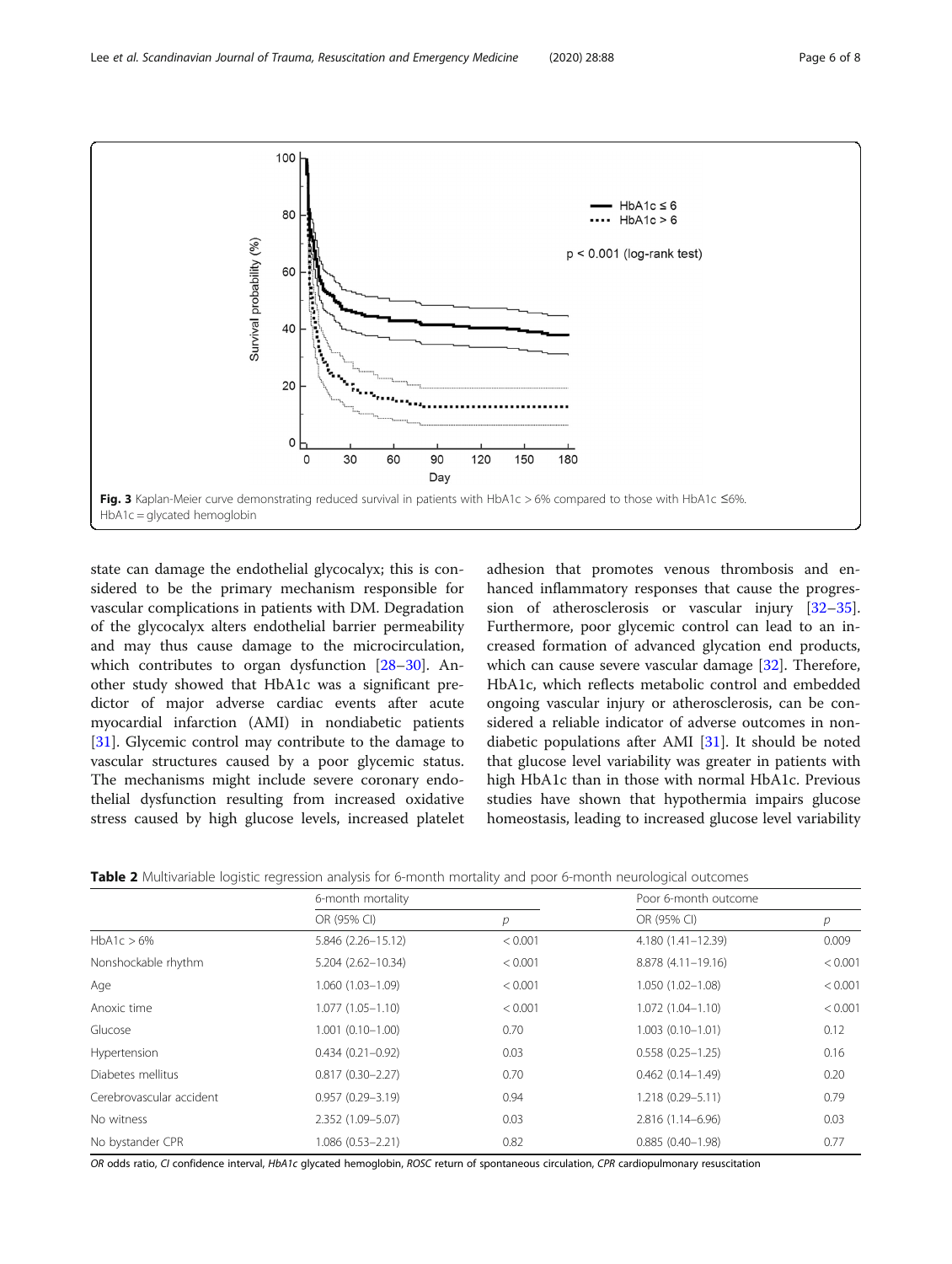<span id="page-6-0"></span>[7, [16,](#page-7-0) [17\]](#page-7-0). Moreover, increased glucose level variability is known to be a predictor of postcardiac arrest mortality and neurological outcomes [7, [17\]](#page-7-0). A high HbA1c level can lead to difficulty maintaining glycemic control under hypothermic TTM. Thus, clinicians should be aware of the HbA1c level and make an effort to reduce glucose level variability in patients with HbA1c levels higher than 6%.

This study should be interpreted with consideration of the following limitations. First, the HbA1c level can be influenced by other factors. The HbA1c level is affected by the blood glucose concentration, the duration of red blood cell (RBC) exposure to varying concentrations, and RBC quantity. In adults, HbA1c is often falsely low in patients with conditions that reduce the number of glycosylated RBCs, such as hemolysis, splenomegaly, chronic kidney disease, cirrhosis, and hemorrhage. Alternately, HbA1c levels are elevated in patients with conditions that result in decreased RBC turnover, such as iron- or vitamin B12-deficiency anemia [[36](#page-7-0)–[38](#page-7-0)]. Second, this study included patients with DNR orders. Although WLST is not allowed in South Korea, this study did not exclude patients with DNR orders, and such orders could have influenced decisions regarding withholding advanced treatment. Third, this study reflects the experience at a single institution, which may limit the generalizability of the results. However, our study included a large sample size over the course of 8 years. Fourth, this study was a retrospective study, which may have caused inevitable selection bias.

## Conclusions

This study showed that an HbA1c level higher than 6% at the time of admission was associated with higher 6 month mortality and poor neurological outcomes in OHCA patients treated with hypothermic TTM. Longterm poor glycemic status before cardiac arrest might be related to the deterioration of the condition of the patients and poor glycemic control during hypothermic TTM. The HbA1c level can be considered a better indicator than the glucose level to facilitate the early detection of patients with potential adverse prognoses after OHCA. Additional prospective, multicenter studies are needed to confirm these findings.

#### Abbreviations

OHCA: out-of-hospital cardiac arrest; DM: diabetes mellitus; ROSC: return of spontaneous circulation; HbA1c: glycated hemoglobin; TTM: targeted temperature management; PCAS: post cardiac arrest syndrome; CPC: cerebral performance category; HTN: hypertension; CVA: cerebrovascular accident; CPR: cardiopulmonary resuscitation; WLST: withdrawal of life-sustaining treatment; DNR: do-not-resuscitate; IQR: interquartile ranges; OR: odds ratio; CI: confidence interval; AMI: acute myocardial infarction; RBC: red blood cell

#### Acknowledgments

None.

#### Authors' contributions

JL contributed to the data interpretation, patient enrollment, and writing of the manuscript. JSO contributed to the study conception and design, primary investigator role, data analysis, and revision of the manuscript. JHZ and SH contributed to the statistical analysis and manuscript writing/editing. SHP, JHK, HK contributed to data acquisition and helped draft the manuscript. MS, KK, DHL and HHJ contributed to patient enrollment and manuscript review. JP, YMO, SC, and KHC contributed to patient enrollment and manuscript writing/editing. All authors read and approved the final manuscript.

#### Funding

None.

#### Availability of data and materials

The datasets used and/or analyzed during the current study are available from the corresponding author on reasonable request.

#### Ethics approval and consent to participate

This study was approved by the institutional review board of the Catholic University of Korea (UC20RISI0091). The board waived the need for informed consent.

#### Consent for publication

Not applicable.

#### Competing interests

The authors declare that they have no competing interests.

#### Author details

<sup>1</sup>Department of Emergency Medicine, Uijeongbu St. Mary's Hospital, College of Medicine, The Catholic University of Korea, Uijeongbu-si, Republic of Korea. <sup>2</sup> Department of Emergency Medicine, Eunpyeong St. Mary's Hospital College of Medicine, The Catholic University of Korea, Seoul, Republic of Korea. <sup>3</sup> Department of Emergency Medicine, Daejeon St. Mary's Hospital College of Medicine, The Catholic University of Korea, Daejeon, Republic of Korea. <sup>4</sup> Department of Emergency Medicine, Yeouido St. Mary's Hospital, College of Medicine, The Catholic University of Korea, Seoul, Republic of Korea. <sup>5</sup> Department of Emergency Medicine, Bucheon St. Mary's Hospital, College of Medicine, The Catholic University of Korea, Bucheon-si, Republic of Korea.

#### Received: 18 June 2020 Accepted: 27 August 2020 Published online: 03 September 2020

#### References

- 1. Korea Centers for Disease Control and Prevention. EMS-based database for medical record review of out-of-hospital cardiac arrest and mass casualty incident injury. Cheongju: Korea Centers for Disease Control and Prevention; 2011.
- 2. Berdowski J, Berg RA, Tijssen JG, Koster RW. Global incidences of out-ofhospital cardiac arrest and survival rates: systematic review of 67 prospective studies. Resuscitation. 2010;81:1479–87.
- Dragancea I, Horn J, Kuiper M, et al. Neurological prognostication after cardiac arrest and targeted temperature management 33°C versus 36°C: results from a randomised controlled clinical trial. Resuscitation. 2015;93: 164–70.
- 4. Kirkegaard H, Rasmussen BS, de Haas I, et al. Time-differentiated target temperature management after out-of-hospital cardiac arrest: a multicentre, randomised, parallel-group, assessor-blinded clinical trial (the TTH48 trial): study protocol for a randomised controlled trial. Trials. 2016;17:228.
- 5. Voruganti DC, Chennamadhavuni A, Garje R, et al. Association between diabetes mellitus and poor patient outcomes after out-of-hospital cardiac arrest: a systematic review and meta-analysis. Sci Rep. 2018;8:17921.
- 6. Kucharska-Newton AM, Couper DJ, Pankow JS, et al. Diabetes and the risk of sudden cardiac death, the atherosclerosis risk in communities study. Acta Diabetol. 2010;47:161–8.
- Daviaud F, Dumas F, Demars N, et al. Blood glucose level and outcome after cardiac arrest: insights from a large registry in the hypothermia era. Intens Care Med. 2014;40:855–62.